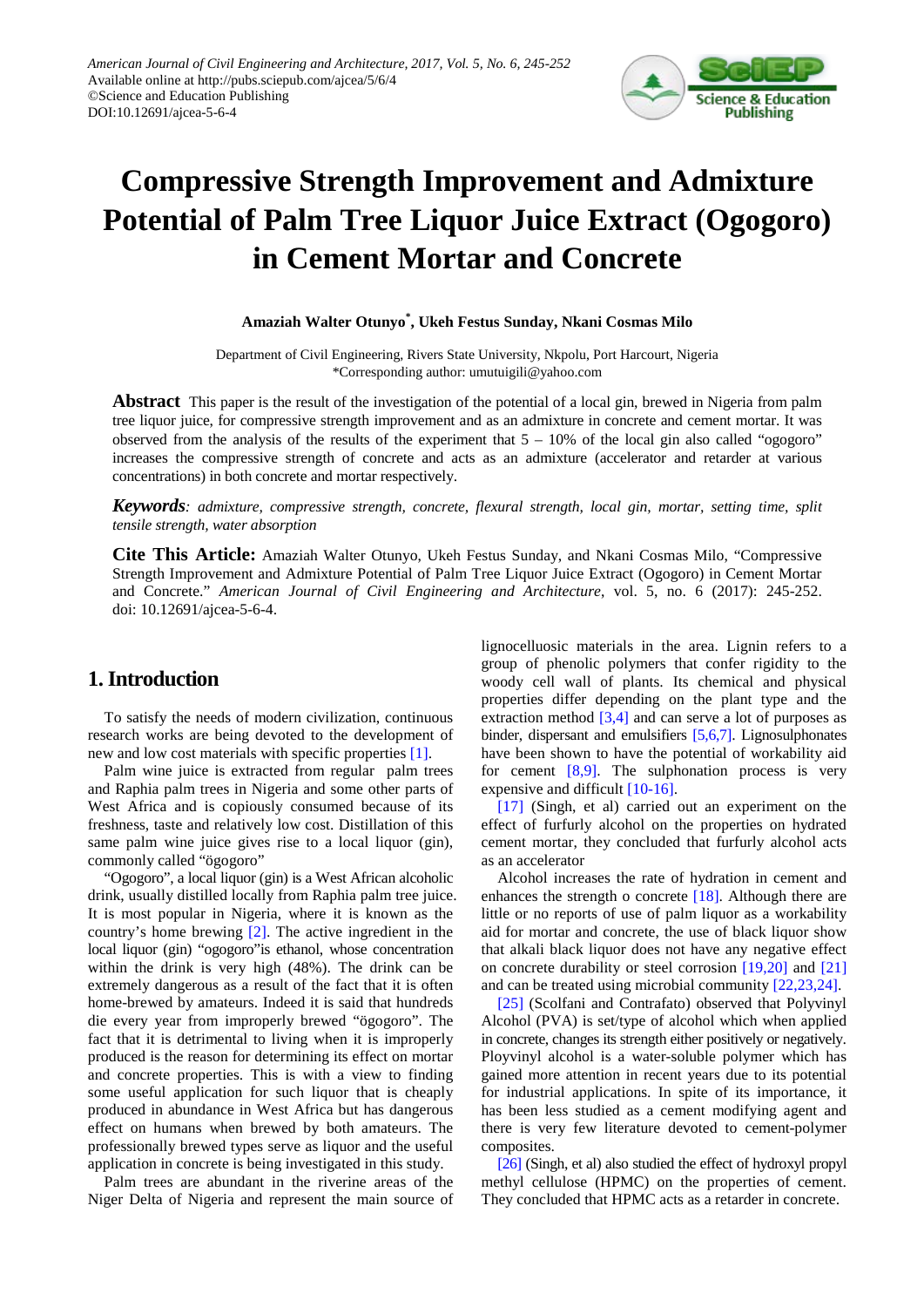The two studies mentioned above corroborate the fact that different types of alcohol can act as either a retarder or an accelerator in concrete. This observation also follows the observation of [\[27\]](#page-7-7) who investigated the concrete admixture and set retarder potential of palm liquor itself (not the product of its distillation, which is "ogogoro"- local gin).and concluded that palm liquor for example, increases concrete workability, improves compaction, reduces combing and retards the initial and final setting time of concrete.

[\[1\]](#page-6-0) also studied the effect of polyvinyl alcohol on flexural strength and some important physical properties of Portland Cement paste. They concluded that flexural strength and important physical properties of Portland cement paste including permeable pore volume and water absorption can be significantly improved by addition of polyvinyl alcohol. It was also observed that the positive effect of PVA on cement paste workability is mainly interpreted in terms of improved consistency due to both the "ball-bearing" action and dispersing effect of polymer. Relatively high Polymer to Cement ratio however, reduce the paste workability due to increase in paste viscosity. The water/cement ratio consistency (flow or slump) can therefore be markedly reduced by modifying it with a suitable proportion of PVA. This water reduction effect is found to contribute to a strength development and drying shrinkage reduction [\[28\].](#page-7-8)

[\[29\]](#page-7-9) (Bright et al) investigated the influence of various polymeric materials on the physical properties of a cementitious patching compound and observed that a lower water/cement ratio results in a decrease

[\[1\]](#page-6-0) also observed that lower water/cement of 0.28, addition of polymer does not provide any improvement in flexural strength, but also decreases the flexural strength slightly. It was also found out that water absorption reduces considerably with increase in Polymer/Cemenmt ratio.

A 2% weight % polymer addition can reduce the water absorption to half of the value obtained for the unmodified paste. This indicates that the polymer addition results in reduction of the porosity of the pastes.

[\[30\]](#page-7-10) (Shaker et al) in their studies concluded that (i) principle of latex modification and some typical properties of latex modified mortar and concrete, respectively confirmed that the polymer fills the voids in the cement matrix which results in the reduction of porosity. (ii) durability of styrene butadiene latex modified concrete.

The product of the distillation of the palm liquor juice (local gin – ögogoro") is readily and cheaply available in Nigeria. This investigation is aimed at exploring its potential in mortar and concrete. Tremendous saving in foreign exchange will be made in Nigeria from the use of "ogogoro" in mortar and concrete production.

# **2. Materials and Method**

## **2.1. Materials**

## **2.1.1. Cement**

The cement used in the study was OPC (Grade 42.5) produced at DANGOTE CEMENT INDUSTRIES Plc. It conformed to [\[31\].](#page-7-11)

#### **2.1.2. Fine Aggregate**

Fine aggregate used was obtained from clean river sand at Oyigbo, a suburb of Port Harcourt. The maximum size was 4.75mm. Impurities were removed and it confirmed to the requirements of [\[32\]\)](#page-7-12).

## **2.1.3. Coarse Aggregate**

Coarse aggregate used is crushed angular and rough textured granite obtained from Ishiagu in Ebonyi State in South Eastern Nigeria. Maximum size was 20mm. It met the requirements of [\[32\].](#page-7-12)

## **2.1.4. Water**

Potable water used was obtained from the Civil Engineering Laboratory of the Rivers State University, Nkpolu, Orowuruku, Port Harcourt. It met the requirements of [\[33\].](#page-7-13)

## **2.1.5. Distillate of Palm liquor Juice (Local gin- "Ogogoro")**

The distillate of palm liquor juice also known as "ogogoro" was obtained from Kaima a town located along the East—West Road between Port Harcourt and Warri. It was confirmed to be !00% alcohol by lighting a match and burning the liquid and also from Laboratory test.

## **2.2. Method**

The investigation involved replacing water with various percentages (0%, 5%, 10%, 20% and 30%) of the local gin. in both the cement mortar and concrete.

## **2.2.1. Sieve Analysis Test**

Particle Size Distribution or sierve analysis test were carried out on the fine (sand) and coarse (granite) aggregates in accordance wit[h \[34\]](#page-7-14)

## **2.2.2. Workability**

Slump test was carried out on the cement mortar and concrete with the local gin replacing water in the following percentages (0%, 5%, 10%, 20% and 30%). This was done in accordance with [\[35\].](#page-7-15)

## **2.2.3. Setting Times**

Initial and final setting times were determined for the cement mortar with various percentages of the local gin. This was performed in accordance wit[h \[36\]](#page-7-16)

#### **2.2.4. Compressive Strength Test**

A total of 90 cubes were cast, 45 each respectively for the cement mortar and concrete compressive strength tests. Compressive Strength of the cement mortar and concrete was determined at 7, 14 and 28 days. The water/cement ratio used for the concrete cubes is 0.5 and the mix ratio was  $1:2:4$ .

The size of the cubes was 150mmx150mmx150mm. Test was performed in accordance with (BS 1881-116; 1983). [Table 1](#page-2-0) shows the Concrete Mix Design for the Compressive Strength. The test was performed in accordance with [\[37\].](#page-7-17)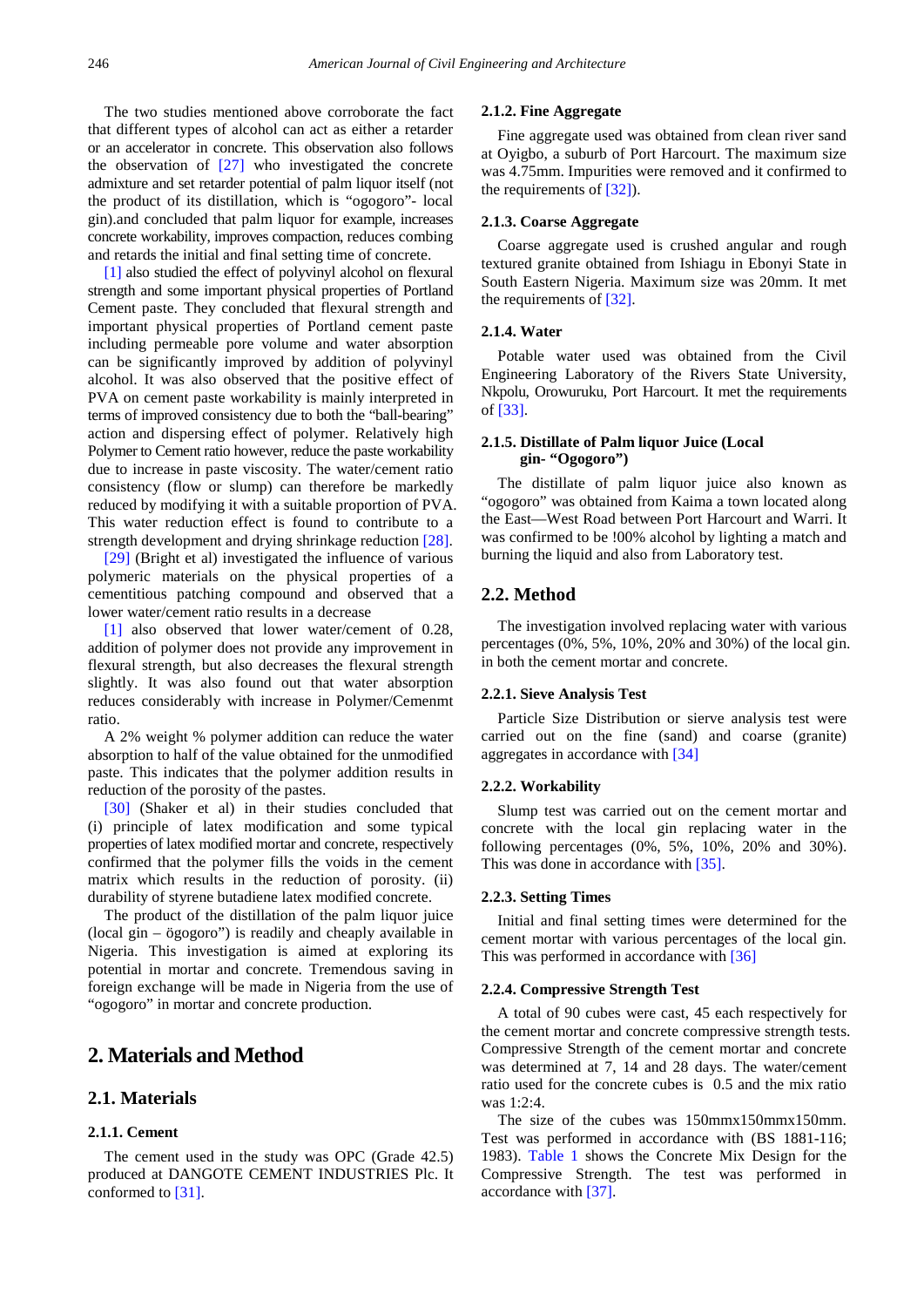#### **2.2.5. Flexural Strength Test (Concrete)**

45 concrete beams of dimension 100mm x 100mm x 500mm were cast for the (%, 5%, 10%, 20% and 30%). alcohol/water- replacement ratios. The flexural strength of the concrete beams was determined at 7, 14 and 28 days, in accordance with [\[38\].](#page-7-18)

## **2.2.6. Split Tensile Strength (Concrete)**

45 cylindrical concrete cubes of dimension diameter 150mm, height 300mm were cast for the (%, 5%, 10%, 20% and 30%). alcohol/water-replacement ratios. The split tensile strength of the cylindrical cubes was determined at 7, 14 and 28 days, in accordance with [\[39\]](#page-7-19)

## **2.2.7. Water absorption (Concrete)**

Water absorption of the concrete cubes cast with partial replacement of water with the local gin was measured at 7, 14 and 28 days. [\[40\].](#page-7-20)

## **3. Results and Discussions**

# **3.1. Chemical Composition of the local gin "ogogoro"**

The result of the physiochemical analysis of the local gin is shown in [Table 1.](#page-2-0)

The results for the mortar and concrete is presented separately.

## **3.2. Cement Mortar**

## **3.2.1. Setting Times**

[Figure 1](#page-3-0) shows a plot of the initial and final setting times for the (0%, 5%, 10%, 20% and 30%) partial replacement of water with local gin. in the cement mortar. It was observed that the initial and final setting times decreased between 5% and 10% replacement of water with the local gin. It therefore follows that the local gin is an accelerator at quantities between 5% and 10% volume replacement of water with the local gin. The high concentration of ethanol which is an amphoteric compound (ability to behave as acid in strong base medium and basic in strong base medium. The ethanol hastens the hydration process leading to early hardening. The main action of the accelerator occurs in the plastic state of the cement paste, while in the later case the accelerator is primarily in the hardened state. [\[41\]](#page-7-21)

## **3.2.2. Compressive Strength**

[Figure 2](#page-3-1) is the result of the compressive strength of the cement mortar for the (0%, 5%, 10%, 20% and 30%) local gin/water cement mortars at 7, 14 and 28 days. For all the curing periods, the compressive strength decreased as from 5% - 10% local gin and water content. This corresponds to the observation of [\[38\].](#page-7-18)ethanol is reacting in acid medium to form a base and accelerating the hardening process at between 0% - 5%, thereafter. At 7 and 14 days, The compressive strength started to increase between 10% - 20% local gin content. At this stage the local gin behaves like a retarder by being absorbed at the solid-water interface of cement grains or their hydration products. The absorbed retarder molecules block or delay further contact of the unhydrated cement with water and therefore retard the hydration of the cement[. \[42\]](#page-7-22)

## **3.3. Concrete Cubes**

#### **3.3.1. Sieve Analysis**

[Figure 3](#page-3-2) shows the result of the sieve analysis of the fine and coarse aggregates. The results show that the normal coarse aggregates ranged in particle sizes of 4.75-20mm, while the particle sizes of of the fine aggregate were those passing the 44.75mm sieve and retained on the 75um sieve.

**Table 1: Physiochemical Composition Of local gin**

<span id="page-2-0"></span>

| S/No           | Parameter                              | Test Method    | Result        | Standard      |
|----------------|----------------------------------------|----------------|---------------|---------------|
| 1              | pH                                     | APHA 4500HB    | 6.46          | $\geq 5$      |
| $\mathfrak{2}$ | Acidity $(KOH/g)$                      | ASTM D664      | 0.51          | 1.0 Max       |
| 3              | Specific gravity $@ 15$ <sup>o</sup> c | IP 160         | 0.78          | $0.7 - 0.8$   |
| $\overline{4}$ | Total Soluble Solids (mg/kg)           | APHA 2510B     | NIL           | $0.5$ Max     |
| 5              | Refractive Index                       | <b>NIS 235</b> | 1.3610        | L,            |
| 6              | Ethanol content (%)                    | <b>NIS 235</b> | 84.0          |               |
| 7              | Colour                                 | Visual         | colourless    | colourless    |
| 8              | Boiling Point <sup>O</sup> c           | ASTM D86       | 75.0          | 80.0 Max      |
| 9              | Viscosity (cst)                        | IP 74          | 1.84          | $1.77 - 2.0$  |
| 10             | Water Content (%)                      | IP 74          | 0.96          | 5.0 Max       |
| 11             | Sugar Content (%)                      | <b>NIS 235</b> | NIL           | $0.00\,$      |
| 12             | Carbohydrate (mg/kg)                   | <b>NIS 235</b> | 0.16          | 1.0           |
| 13             | Iron $(mg/kg)$                         | <b>NIS 235</b> | 0.08          | 5.0           |
| 14             | Appearance                             | <b>VISUAL</b>  | <b>Bright</b> | <b>Bright</b> |
| 15             | Sulfur (mg/kg)                         | <b>NIS 235</b> | < 0.01        | 2.0           |
| 16             | $COD$ (mg/l)                           | APHA 5220D     | 109.44        | 40.0          |
| 17             | $BOD$ (mg/l)                           | APHA 5210D     | 91.2          | 10.0          |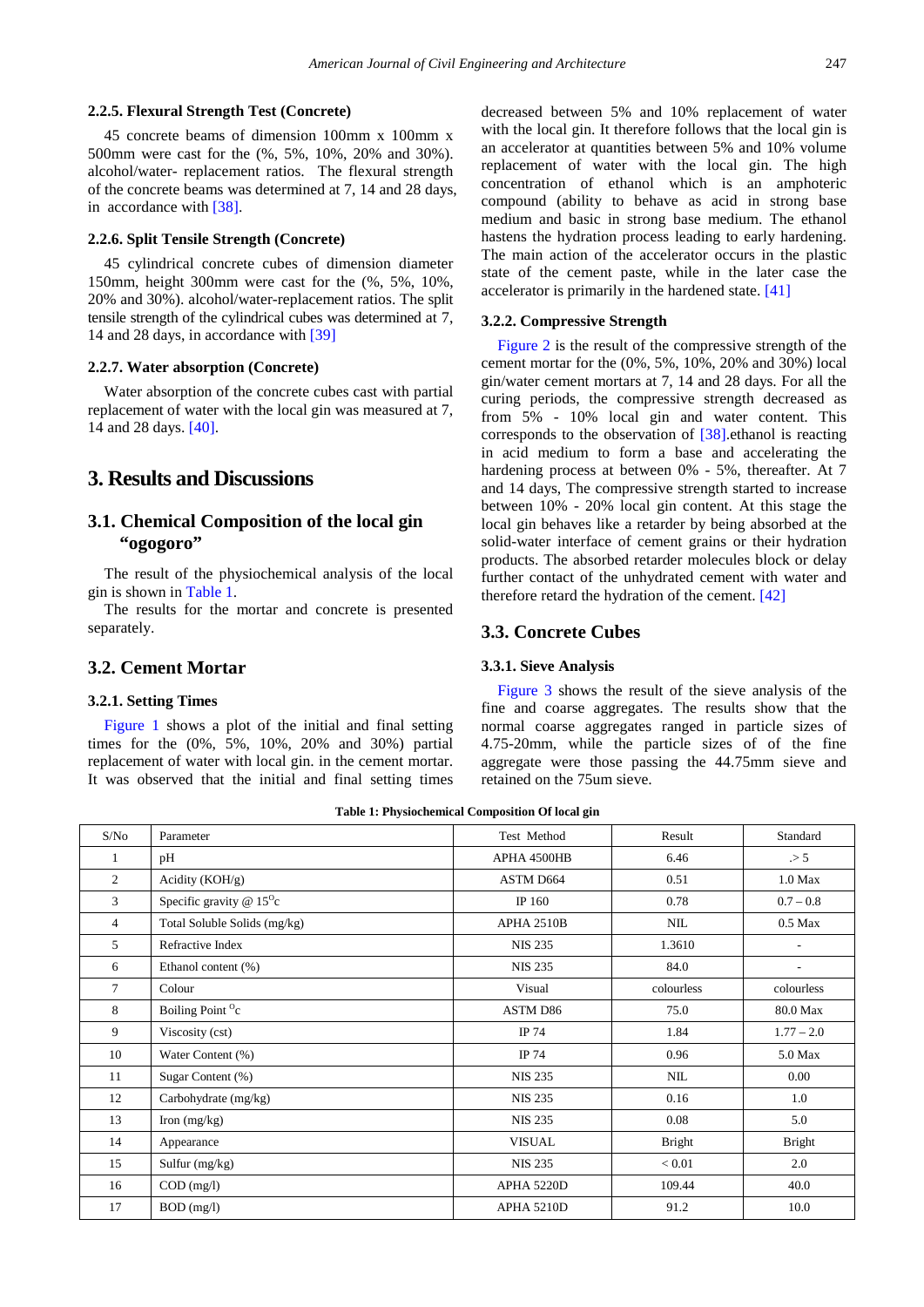<span id="page-3-0"></span>

**Figure 1.** Setting Time of mortar versus the percentage of local gin

<span id="page-3-1"></span>

**Figure 2.** Compressive strength of mortar versus percentage of local gin

<span id="page-3-2"></span>

**Figure 3.** Particle Size Distribution Curves for Fine and Coarse Aggregates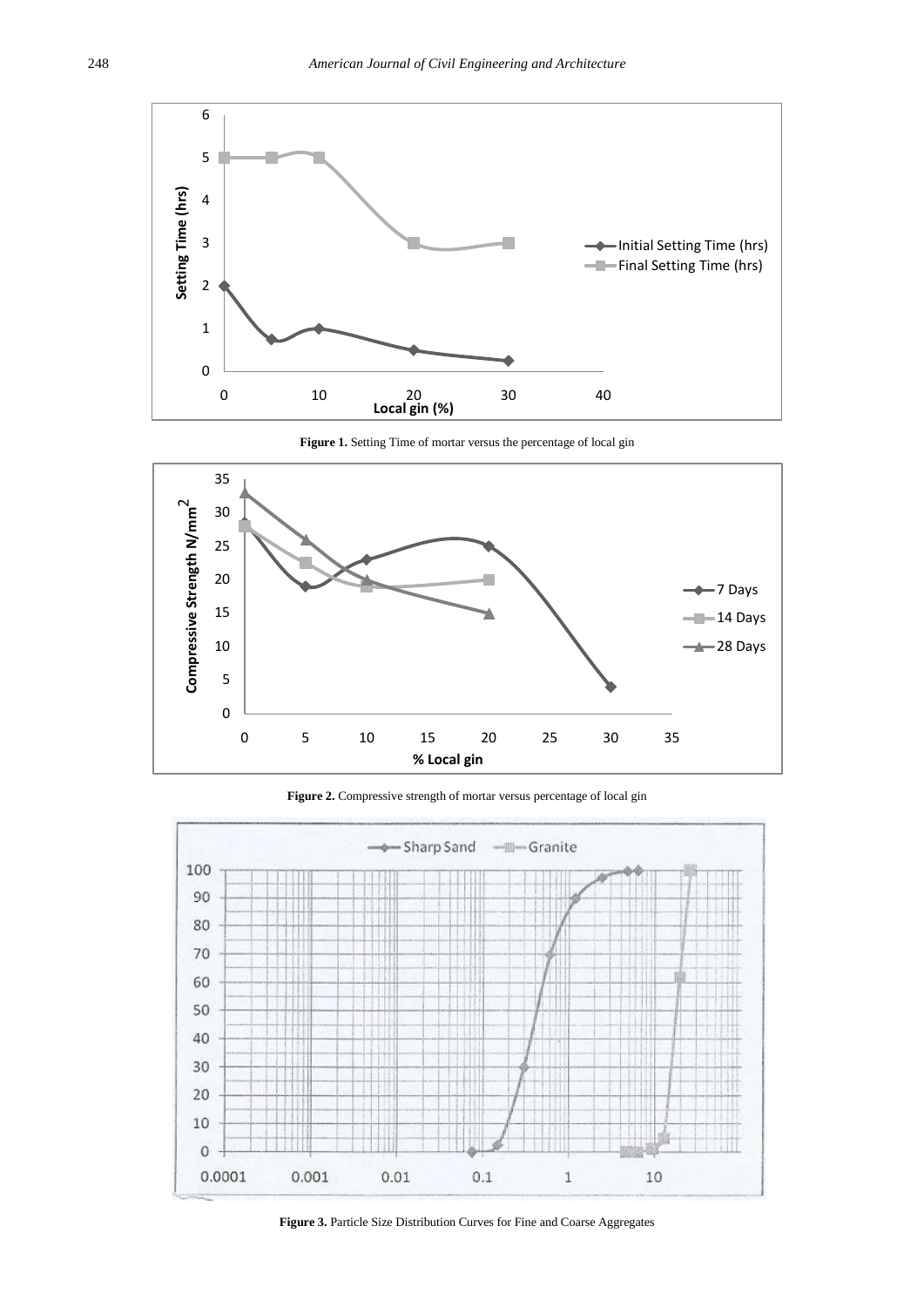## **3.3.2. Setting Time**

[Figure 4](#page-4-0) is the plot of the initial and final setting times versus the various percentages of local gin/water in the concrete cubes. Between 0% - 10% local gin content, the initial and final setting times decreased as the local gin content was increasing. Between 10% to 30% local gin content the initial and final setting times were not affected by the increase in local gin content. The reason for the result is as explained for the setting time of the cement mortar in section 3.2.1.

## **3.3.3. Compressive Strength**

[Figure 5](#page-4-1) is the plot of the compressive strength against the various percentages of water replacement with local gin at 7, 14 and 28 days respectively. At all ages of curing, the compressive strength increases as the local gin content increases within 5% - !0% local gin content. At 20% local gin content and for 14 and 28 days curing period, the compressive strength commences an increase as the local gin content increases and peaks at 30% local gin content. The explanation for the behavior at between 20% - 30% local gin content is not readily deduced. However, the result at between 5% - 10% local gin content is in line with that of the cement mortar and has been similarly observed by [\[39\]](#page-7-19) Alcohols generally belong to the hydroxyl group. At certain percentage content they tend to increase the hydration process in concrete and enhances strength [\[18\].](#page-7-1)

## **3.3.4. Flexural Strength**

The plot of the flexural strength versus the percentage replacement of water with local gin at 28 days is shown in [Figure 6.](#page-5-0) There is an increase in flexural strength between 5% - 10% local gin content. At this level of local gin content the ethanol is behaving like a retarder [\[42\],](#page-7-22) thereafter, the flexural strength decreased as the local gin content is increased at this level of local gin content, ethanol is behaving like an accelerator [\[41\].](#page-7-21)

<span id="page-4-0"></span>

**Figure 4.** Setting Time of concrete versus the percentage of local gin

<span id="page-4-1"></span>

**Figure 5.** Compressive strength of concrete versus percentage of local gin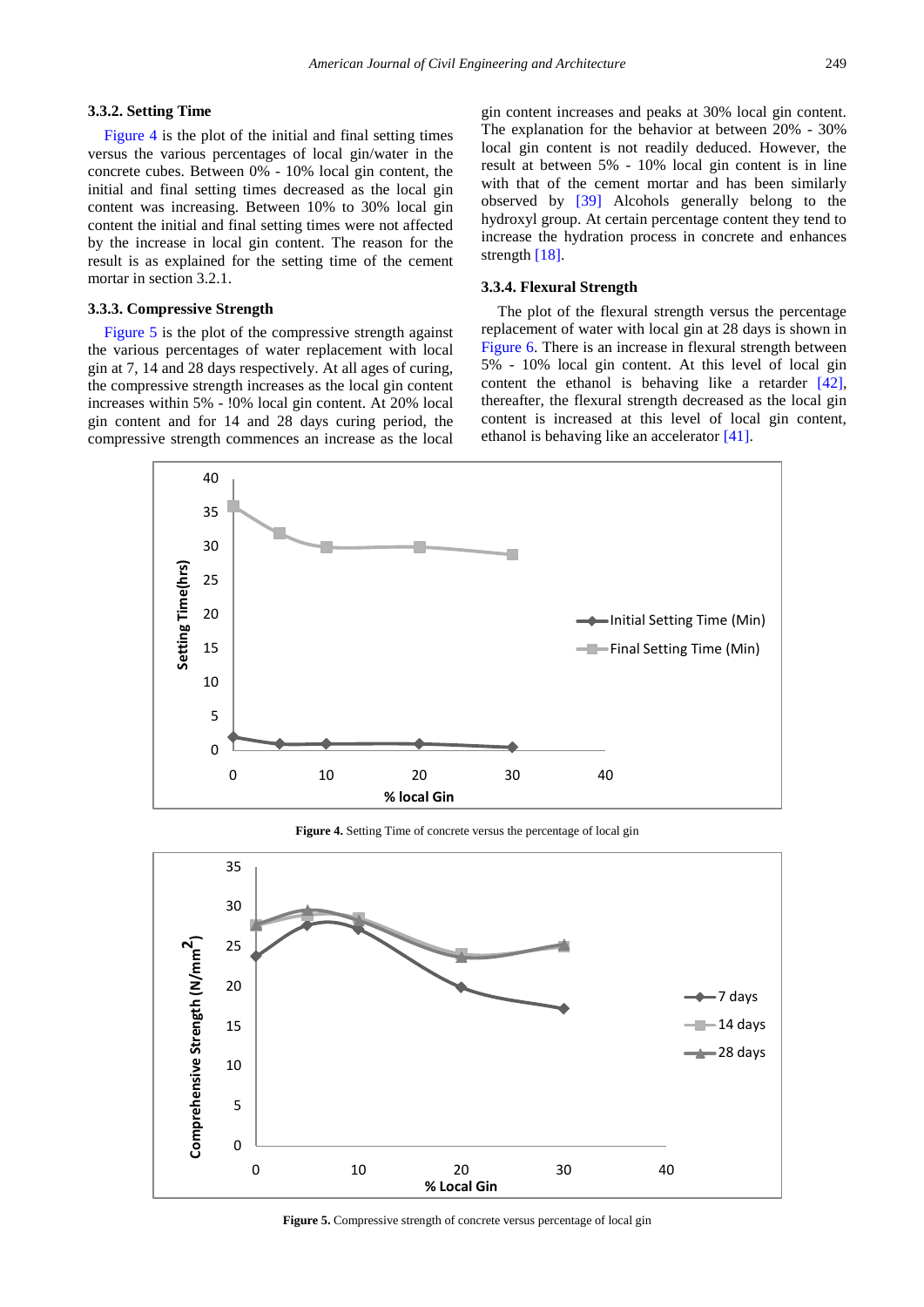<span id="page-5-0"></span>

**Figure 6.** Flexural Strength of concrete versus percentage of local gin

## **3.3.5. Split Tensile Strength**

As can be observed from [Figure 7,](#page-5-1) the split tensile strength at 28 day increases between 5%-10% local gin content, thereafter, the split tensile strength decreased as the local gin content is increased. The explanation for the compressive strength and flexural strength, also apples in this case.

## **3.3.6. Water Absorption**

<span id="page-5-1"></span>[Figure 8](#page-6-6) shows the graph of percentage water absorption against the percentage local gin content at 7, 14 and 28 days curing period. The percentage water absorption decreases as the percent local gin content increases up till 10% local gin content when it starts to increase. This trend was noticed for all curing periods. At concentrations of the local gin up to 10%, the local gin is acting as a hydrophobic agent. Hydrophobic agents are surface protection materials capable of increasing the angle of contact between the water and the concrete. For this reason hydrophobic agents reduce water (in liquid form) penetration in concrete. [\[43\].](#page-7-23) At 20% local gin content and 7 days curing period, the water absorption increases as the percentage of local gin is increased. The ethanol in the concrete starts behaving as a non-hydrophobic agent.



**Figure 7.** Split Tensile Strength of concrete versus percentage of local gin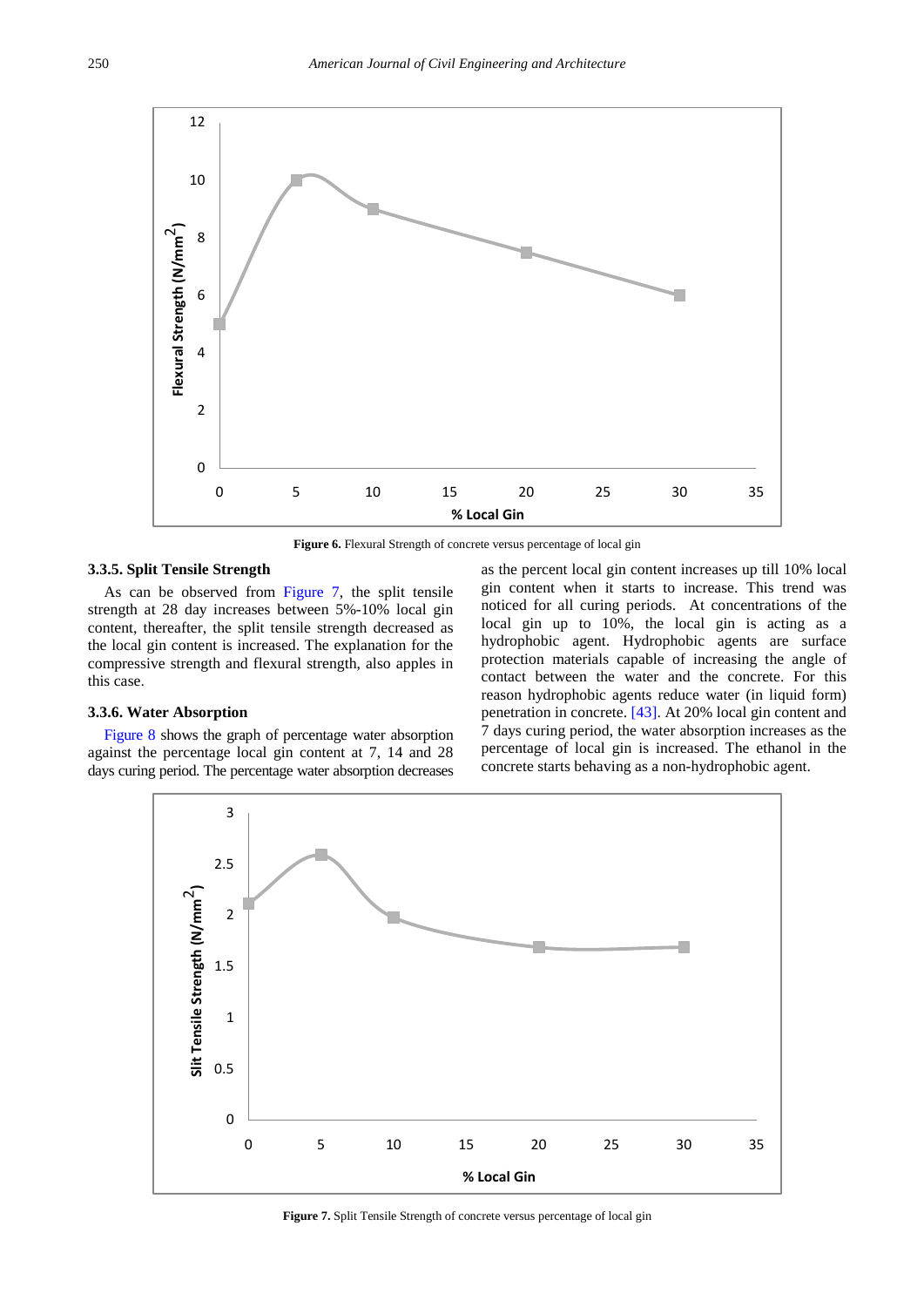<span id="page-6-6"></span>

**Figure 8.** Percemntage water absorption of concrete versus percentage of local gin

## **4. Conclusion**

(i) The local gin can be used as an admixture (accelerator) in cement mortar and concrete production at between 5%-10% local gin content in water.

(ii) At between 5% local gin content in water, the compressive strength increases by about 16.5%, 5% and 6.5% respectively at 7, 14 and 28 days curing period, while at 10% local gin content the compressive strength increases by about 14%, 3% and 25% respectively at 7, 14 and 28 days curing period

(iii) The values of the compressive strength, flexural strength, split tensile strength decrease after 5%-10% local gin content. The increase at this percentage is as explained by [\[41\],](#page-7-21) - ethanol accelerating the hydration process. The decrease in the compressive, flexural and split tensile strength is due to role reversal - ethanol being involve in the "coating theory"- ethanol acting as a retarder by being absorbed at the solid-water interface of cement grains or their hydration products and subsequently slowing the hydration process [\[42\].](#page-7-22)

(iv) Addition of local gin up to 5% reduced the amount of water absorption in the concrete. This is due to the ethanol acting as a hydrophobic agent [\[43\].](#page-7-23)

(v). The water absorption did not exceed 7%, which is in accordance wit[h \[44\].](#page-7-24) 

(vi) Mortar and concrete setting at the various percentages of the local gin content revealed that cement mortar and concrete sets faster as the percentage of the local gin increases from 5% - 30%. This is attributed to the high ethanoic constituent in the reaction with limestone present in the cement which causes rapid hardening. [\[41\]](#page-7-21)

(vii) The optimum compressive, flexural and split tensile strength, percentage water absorption and setting times occurred at 5% replacement of water with local gin.

# **Abbreviations**

APHA- American Public Health Association

ASTM – American Standards for Testing of Materials BS – British Standards HPMC – Hydroxyl Propyl Methyl Cellulose IP – Institute of Polution NIS- Nigerian Industrial Standards PVC – Poly Vinyl Acohol.

# **References**

- <span id="page-6-0"></span>[1] Allahverdi, A. Kianpur, K. and Moghbelli, M.R. Effect of polyvinyl alcohol on flexural strength and some important physical properties of portland cement paste. Iranian Journal of Material Science & Engineering, 7(1), 2010.
- <span id="page-6-1"></span>[2] Heap, S. Those that are cooking the gins. The business of ogogoro in Nigeria, Contemporary Drug Problems, 35(4): pp 573-610, 2008.
- <span id="page-6-2"></span>[3] Mark, H.F and Gaylord, N.G. Encyclopedia of polymer science and technology. New York: Wiley, 1968.
- [4] Rance, H.F. Handbook of paper science. New York: Elsevier, 1980.
- <span id="page-6-3"></span>[5] Bancher, M, Halpin, C.Petit C omil, M, and Boerjan, W., L., Genetic engineering and impact on pulping, Crit Rev Biochem Mol Biol, 38(4): 305-355, 2003.
- [6] Wrobel, K.M., Starzycki, J. Oszmianski, J. and Szopa, J. Lignin deficiency in transgenic flax resulted in plants with improved mechanical properties, Journal of Biotechnology, 128(4): 919-943, 2007.
- [7] Pan, C.Y. and Kung, L.Z., Polymer 49, 200-210, 2008.
- <span id="page-6-4"></span>[8] American Concrete Institute. ACI Committee 212 .Admixtures for concrete, 3(5), 24-52, 1981.
- [9] El sheref, S. Safety and economy in reinforced concrete. 1<sup>st</sup> ed. Cairo: El-Tawwed Publisher & Distributors, 1988.
- <span id="page-6-5"></span>[10] Myreen, B. Process for recovering alkali and black liquor containing silicate. US Patent 6183598, Available at: http://www.patentstorm.us/patents/6183598.html. 2001(a).
- [11] Myreen, B. A new approach to the non-wood black liquor problem. Proceeding of the TAPPI Pulping conference; Seattle, 2001(b).
- [12] El Shaal, H. Process for treating spent, waste, alkalibne digestion liquor from paper pulping operations and product. US Patent 6632327.Available at

http://www.freepatentsonline.com/6632327.hmtl, 2003.

[13] El shaal, H., El Sayed, A. Treatment of spent pulping liquor with lignin separation to recover alkali pulping chemicals in manufacture of paper pulp. US. Patent 6830696. Available at: http://www.patentstorm.us/patents/6183598.html.2004.